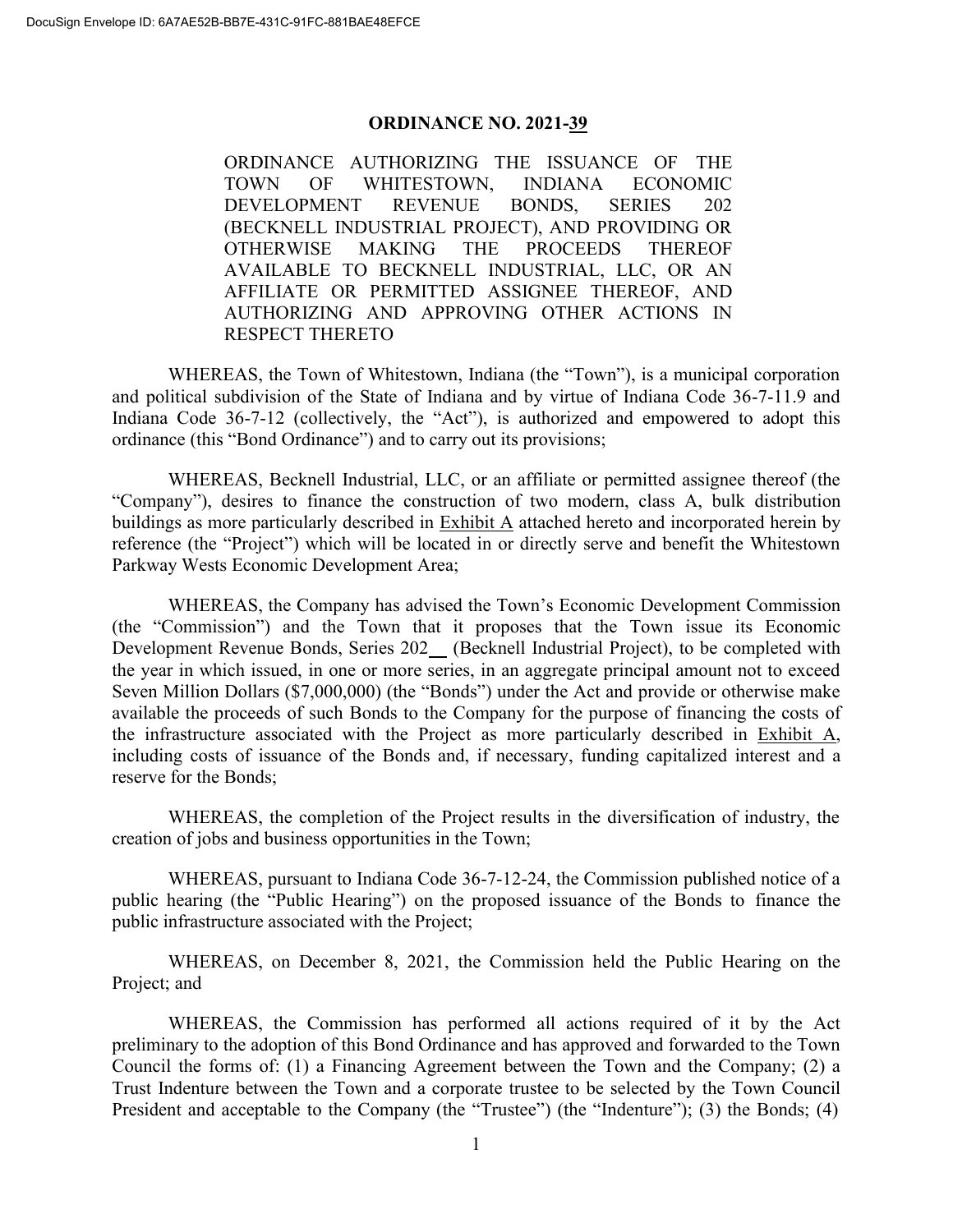the Bond Purchase Agreement between the Town and the purchaser of the Bonds (the "Purchase Agreement"); and (5) this Bond Ordinance (the Financing Agreement, the Indenture, the Bonds, the Purchase Agreement and this Bond Ordinance, collectively, the "Financing Agreements");

NOW, THEREFORE, BE IT ORDAINED BY THE TOWN COUNCIL OF THE TOWN OF WHITESTOWN, INDIANA, THAT:

Section 1. Findings; Public Benefits. The Town Council hereby finds and determines that the Project involve the acquisition, construction and equipping of an "economic development facility" as that phrase is used in the Act; that the Project will increase employment opportunities and increase diversification of economic development in the Town, will improve and promote the economic stability, development and welfare in the Town, will encourage and promote the expansion of industry, trade and commerce in the Town and the location of other new industries in the Town; that the public benefits to be accomplished by this Bond Ordinance, in tending to overcome insufficient employment opportunities and insufficient diversification of industry, are greater than the cost of public services (as that phrase is used in the Act) which will be required by the Project; and, therefore, that the financing of the Project by the issue of the Bonds under the Act (i) will be of benefit to the health and general welfare of the Town and (ii) complies with the Act.

Section 2. Approval of Financing. The proposed financing of the public infrastructure for the Project by the issuance of the Bonds under the Act, in the form that such financing was approved by the Town's Economic Development Commission, is hereby approved.

Section 3. Authorization of the Bonds. The issuance of the Bonds, payable solely from revenues and receipts derived from the Financing Agreements, is hereby authorized.

Section 4. Terms of the Bonds. (a) The Bonds in the aggregate principal amount not to exceed Seven Million Dollars (\$7,000,000), shall (i) be executed at or prior to the closing date by the manual or facsimile signatures of the Town Council President and the Clerk-Treasurer of the Town; (ii) be dated as of the date of their delivery; (iii) mature on a date not later than twenty-five (25) years after the date of issuance; (iv) bear interest at such rates as determined with the purchaser of the Bonds in the Purchase Agreement; (v) be issuable in such denominations as set forth in the Financing Agreements; (vi) be issuable only in fully registered form; (vii) be subject to registration on the bond register as provided in the Indenture; (viii) be payable in lawful money of the United States of America; (ix) be payable at an office of the Trustee as provided in the Indenture; (x) be subject to optional redemption prior to maturity and subject to redemption as otherwise provided in the Financing Agreements; (xi) be issued in one or more series; and (xii) contain such other terms and provisions as may be provided in the Financing Agreements. The Bonds may be issued as taxable or tax-exempt for purposes of federal income taxation, as determined by the Town Council President and Clerk-Treasurer of the Town, prior to the issuance of the Bonds, with the advice of the Town's bond counsel.

(b) The Bonds and the interest thereon do not and shall never constitute an indebtedness of, or a charge against the general credit or taxing power of, the Town, but shall be special and limited obligations of the Town, payable solely from revenues and other amounts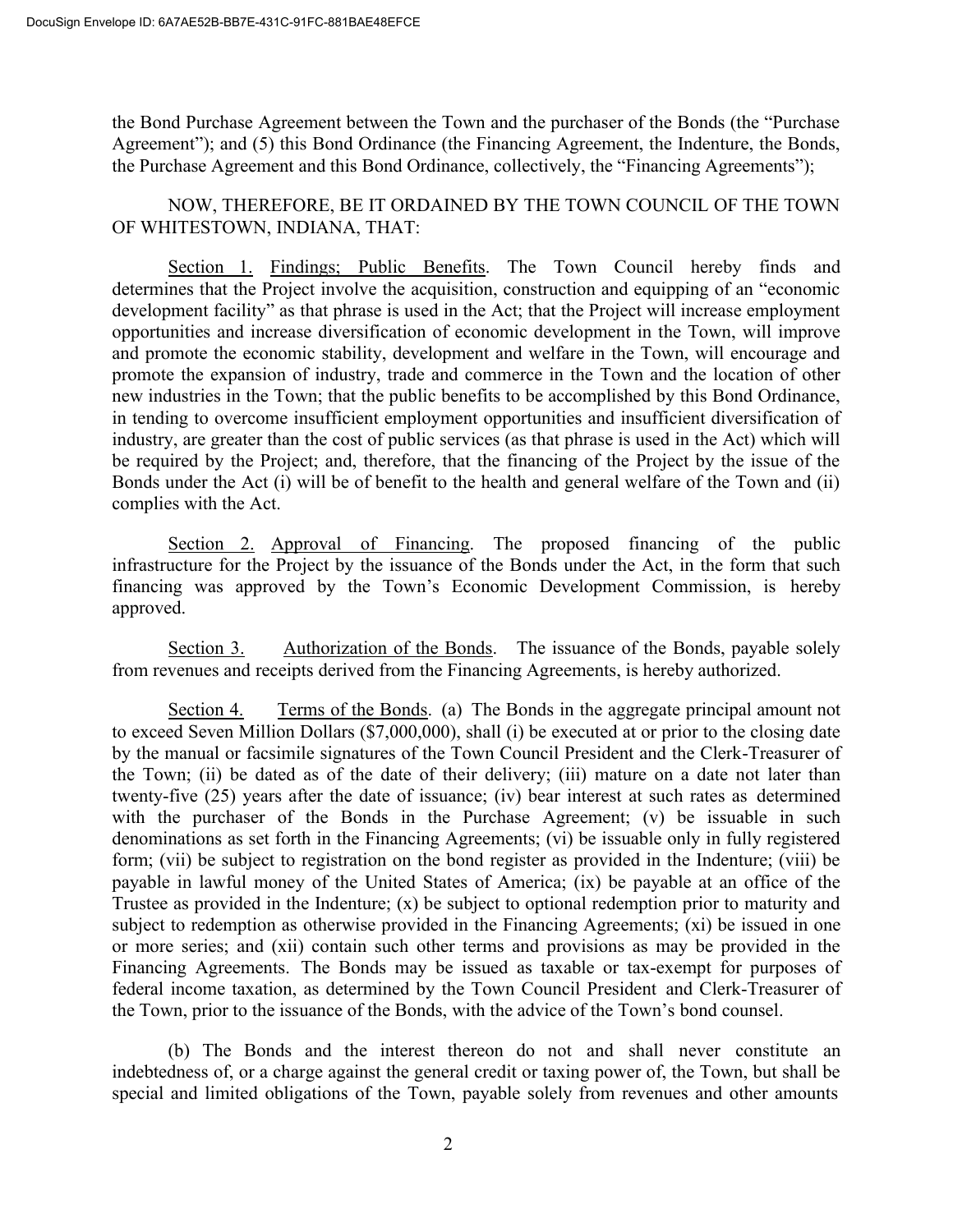derived from the Financing Agreements. Forms of the Financing Agreements are before this meeting and are by this reference incorporated in this Bond Ordinance, and the Clerk-Treasurer of the Town is hereby directed, in the name and on behalf of the Town, to insert them into the minutes of the Town Council and to keep them on file.

Section 5. Sale of the Bonds. The Town Council President and the Clerk-Treasurer of the Town are hereby authorized and directed, in the name and on behalf of the Town, to sell the Bonds to the purchaser at the price, in the manner and at the time set forth in the Purchase Agreement, at such prices as are determined on the date of sale and approved by the Town Council President and the Clerk-Treasurer of the Town.

Section 6. Execution and Delivery of Financing Agreements. The Town Council President and the Clerk-Treasurer of the Town are hereby authorized and directed, in the name and on behalf of the Town, to execute or endorse and deliver the Financing Agreement, the Indenture, the Purchase Agreement and the Bonds, submitted to the Town Council, which are hereby approved in all respects.

Section 7. Changes in Financing Agreements. The Town Council President and the Clerk-Treasurer of the Town are hereby authorized, in the name and on behalf of the Town, without further approval of the Town Council or the Commission, to approve such changes in the Financing Agreements as may be permitted by Act, such approval to be conclusively evidenced by their execution thereof.

Section 8. General. The Town Council President and the Clerk-Treasurer of the Town, and each of them, are hereby authorized and directed, in the name and on behalf of the Town, to execute or endorse any and all agreements (including any taxpayer agreements), documents and instruments, perform any and all acts, approve any and all matters, and do any and all other things deemed by them, or either of them, to be necessary or desirable in order to carry out and comply with the intent, conditions and purposes of this Bond Ordinance (including the preambles hereto and the documents mentioned herein), the Project, the issuance and sale of the Bonds, and the securing of the Bonds under the Financing Agreements, and any such execution, endorsement, performance or doing of other things heretofore effected by, and hereby is, ratified and approved.

Section 9. Binding Effect. The provisions of this Bond Ordinance and the Financing Agreements shall constitute a binding contract between the Town and the holders of the Bonds, and after issuance of the Bonds this Bond Ordinance shall not be repealed or amended in any respect which would adversely affect the rights of the holders of the Bonds as long as the Bonds or interest thereon remains unpaid.

Section 10. Repeal. All ordinances or parts of ordinances in conflict herewith are hereby repealed.

Section 11. Effective Date. This Bond Ordinance shall be in full force and effect immediately upon adoption.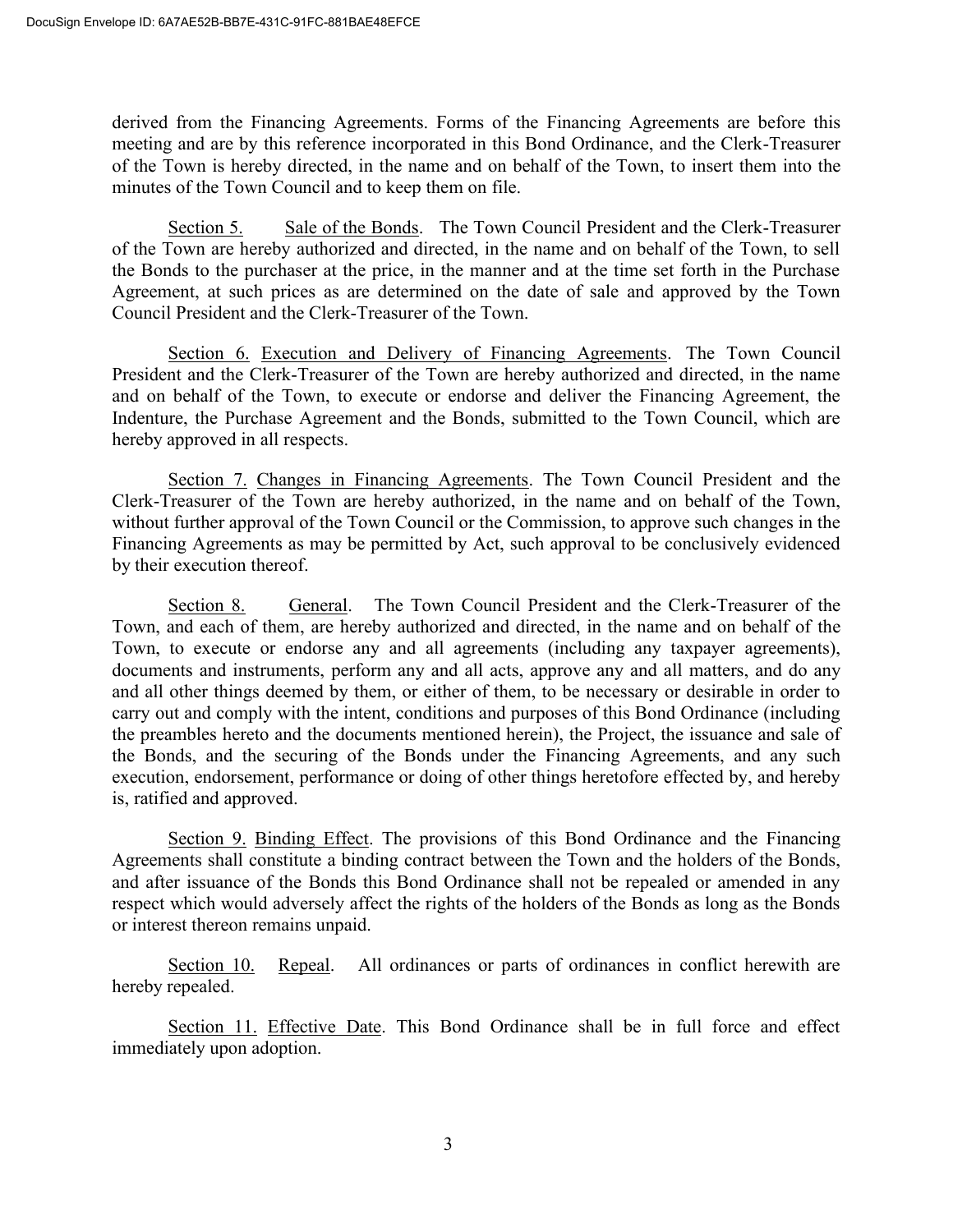Section 12. Copies of Financing Agreements on File. Two copies of the Financing Agreements incorporated into this Bond Ordinance were duly filed in the office of the Clerk-Treasurer of the Town, and are available for public inspection in accordance with Indiana Code 36-1-5-4.

PASSED AND ADOPTED on the 8<sup>th</sup> day of December, 2021, by the Town Council of the Town of Whitestown, Indiana, by a vote of in favor and against.

> TOWN COUNCIL OF THE TOWN OF WHITESTOWN, INDIANA

DocuSigned by:

Clinton Bohm, President

ATTEST:

DocuSigned by:

Matt Sumner

Matt Sumner, Clerk-Treasurer Town of Whitestown, Indiana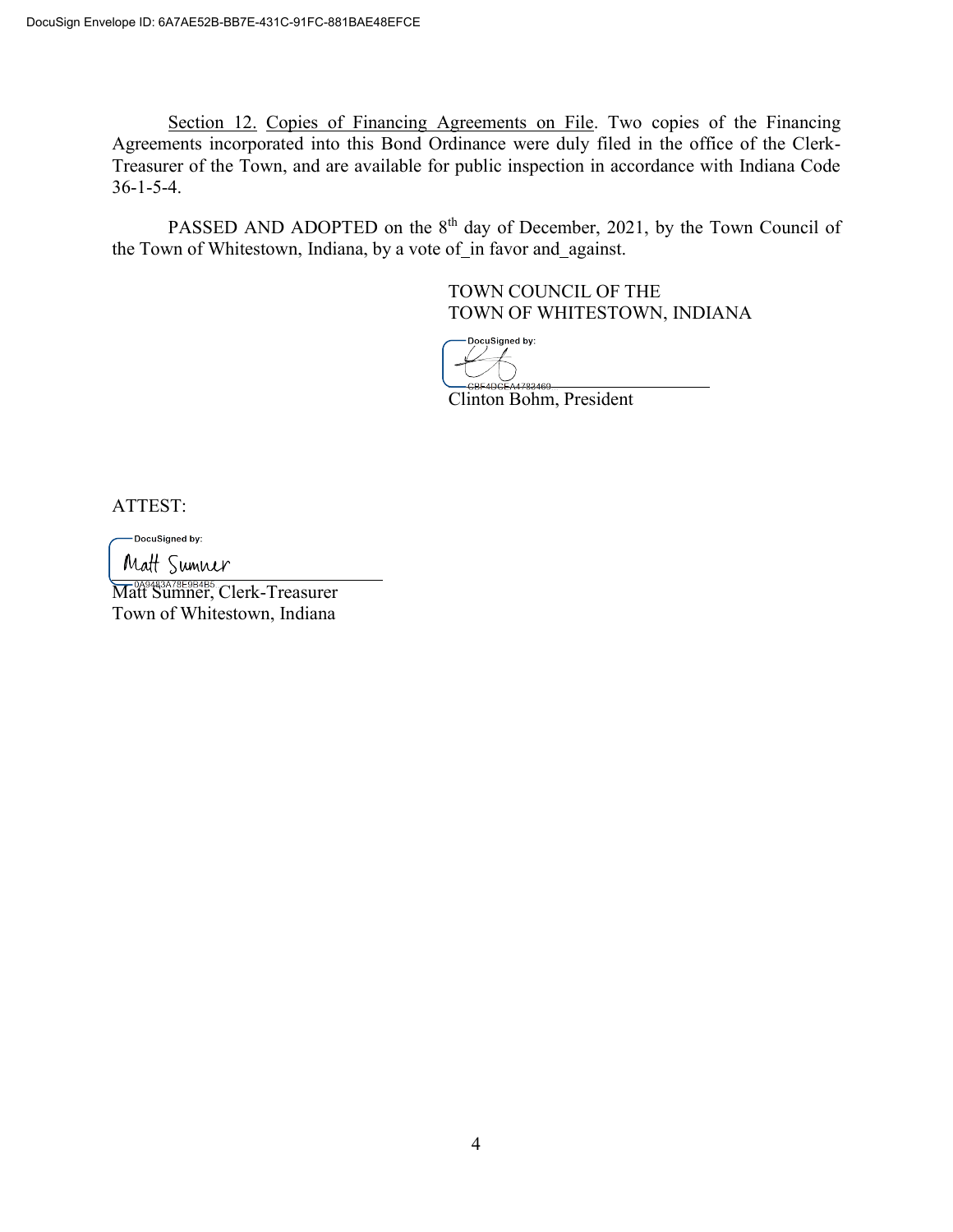## EXHIBIT A

## *Description of Project*

The Project consists of the construction of two modern, Class A, bulk distribution facilities that are being designed to meet current and future market demands. Both facilities will include modern structural, electrical, mechanical and fire protection improvements. Each building will be equipped with an ESFR automatic fire sprinkler system with electric fire pumps. Both facilities will be in compliance with all federal, state, and local codes including the American with Disabilities Act (ADA). Building sites will be improved with Storm Water Detention systems and necessary underground pipes for the collection, conveyance and treatment of the storm water on the site. The site will also include lighting and landscaping and screening as necessary and in compliance with the Whitestown's standards. Each building will have dedicated modern truck dock locations and equipment and Building one will be included dedicated trailer staging. Dedicated car parking areas will also be provided in compliance with all of Whitestown's codes and requirements. Building 1 is currently planned as a 735,237 SF facility, measuring 620 feet deep by 1,188 feet long. Building 1 is planned as a cross-docked facility (dock doors on both sides). Building 2 is currently planned as a 182,880 SF facility, measuring 620 feet deep by 702 feet long. Building 2 is planned as a single load facility (dock doors on one side).

## Public Infrastructure Improvements in Connection with the Project

The Bond proceeds will be made available to the Company to pay the costs of the public infrastructure improvements in connection with the Project. The public infrastructure improvements will be constructed for the benefit of the site and the surrounding areas. The public infrastructure improvements are limited to roads, water and sanitary sewer improvements as more particularly described below.

*Roads*: CR 475 was identified early on in the initial zoning as being structurally insufficient to support the development growth in this area. CR 475 was also recognized as being a major minor north/south collector road that will serve the site and the surrounding area for conveyance of traffic from Whitestown Parkway, which is currently has access to I-65 and CR 550, which has a future access to I-65 planned. Coupled with connectivity CR 475 between Whitestown Parkway and CR 550 is also the eventual construction of the Ronald Reagan Parkway Extension in this area. This project will cause the full depth removal and replacement of CR 475 from Whitestown Parkway, northward to the northern boundary of the Project lands. The public improvements include:

- R/W acquisition of eight (9) properties (8 Owners).
- Earthwork preparation for the road improvements.
- Full depth removal and replacement of the road and constructed to Town of Whitestown Standards.
- Associated storm water collection and conveyance systems with attention to tributary flows from the west.